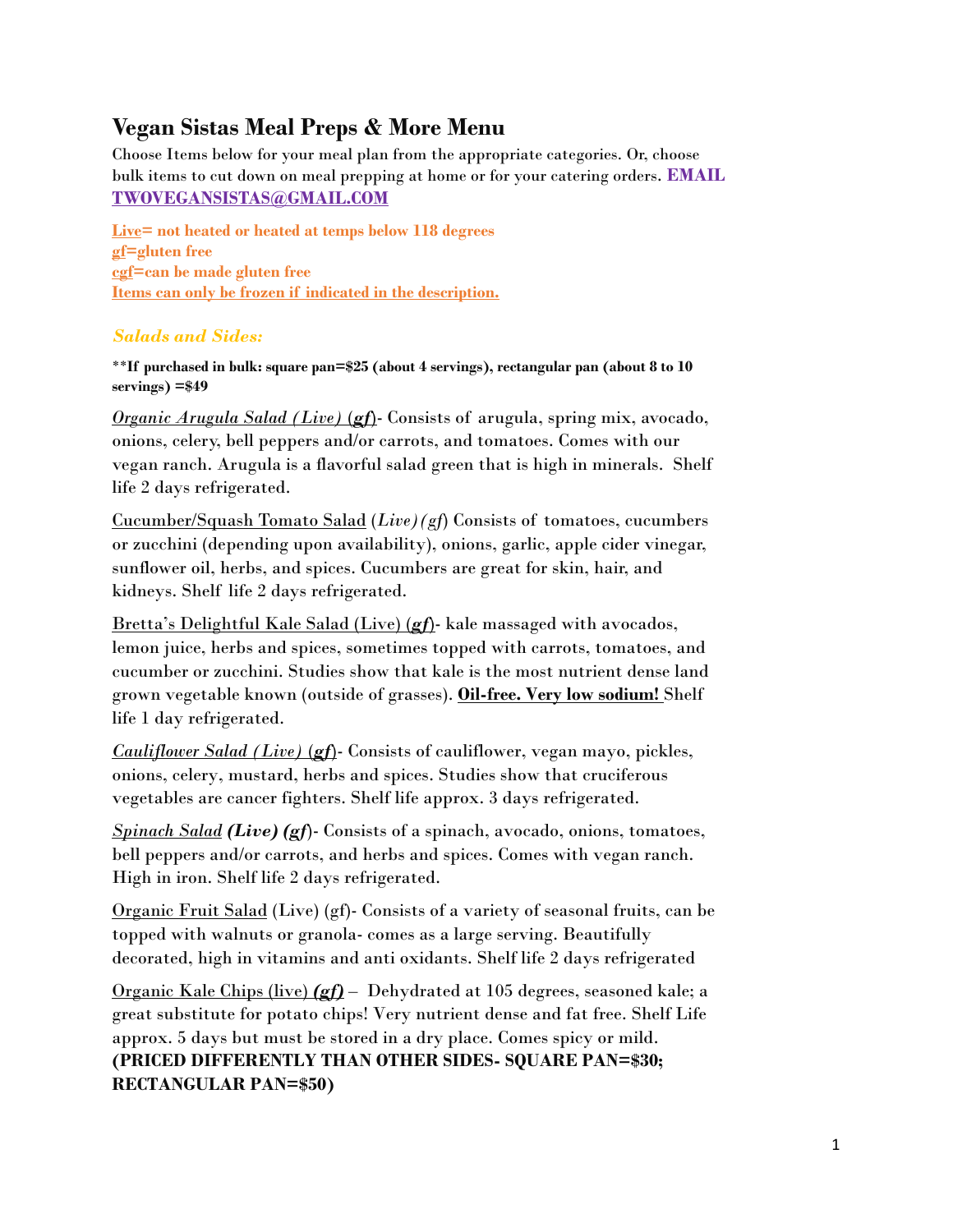Potato Wedges (cooked) (*gf*) –**AIR FRIED** White potatoes cut into wedges- a healthy version of seasoned fries, **Fat free, Oil free and Low Sodium. Shelf Life approx. 5 days.**

Broccoli Rice Casserole (cooked) (*gf*)-Consists of broccoli, brown rice, onions, mushrooms, sometimes bell peppers, herbs, and spices. Studies show that cruciferous vegetables are cancer fighters. Shelf Life approx. 5 days.

Organic Steamed Corn (cooked) *(gf)*- consists of organic corn, celery, onions, sunflower oil, herbs and spices. Shelf Life about 1 week refrigerated.

Green bean Casserole (cooked) (*gf*)- green beans, onions, mushrooms, potatoes, garlic, sometimes bell peppers, sunflower oil, herbs, and spices. Shelf Life approx. 5 days refrigerated.

Baked Sweet Potato Fries (cooked)  $gf$  – consists of sweet potato fries, herbs. Shelf Life approximately 3 days refrigerated.

Steamed Asparagus (Cooked) *(gf)*- consists of asparagus, onions, herbs, and spices, sometimes mushrooms. Shelf Life approximately 3 days.

Flax Seed Crackers (Live) (gf)- consists of flax seeds, tomatoes, onions, fresh herbs, and spices. High in Omega 3 fatty acids. A great replacement for potato chips. Dehydrated at 110 degrees. Shelf Life of at least 1 week but must be kept in a cool dry environment. **(Priced differently than other sides: only comes in square pan size= \$40)**

Zucchini Chips (Live) ( $g$ f)-consists of delicious seasoned zucchini, cut into chips and dehydrated at 110 degrees. Very nutrient dense. Shelf Life of at least 1 week but must be kept in a cool dry environment. **(Priced differently than other sides: only comes in square pan size= \$40)**

Collard/Kale Greens (Cooked) (gf)-Sauteed collards, kale, onions, celery, sunflower oil, herbs, and spices and sometimes tomatoes. Shelf Life of approx. 5 days Refrigerated.

Yams (cooked) (gf)-Consists of sweet potatoes, sunflower oil, cinnamon, nutmeg, and maple syrup. Shelf Life approx. 5 days refrigerated.

Protein Poppers (cooked) (gf)- Freshly Popped organic popcorn seasoned with spirulina (a source of vegan protein), sunflower oil, herbs and spices.

Cauliflower Protein Poppers (Lives) (gf)- similar to protein poppers but made with cauliflower; a more nutritious version.

Cauliflower Bites (Lives) (gf)- Delicious and guilt free, seasoned raw cauliflower- great as a snack or as a side.

Organic Cornbread Patties (cooked) (cgf)- Made from organic cornmeal, organic flour, flax seeds, sunflower oil- made in a skillet.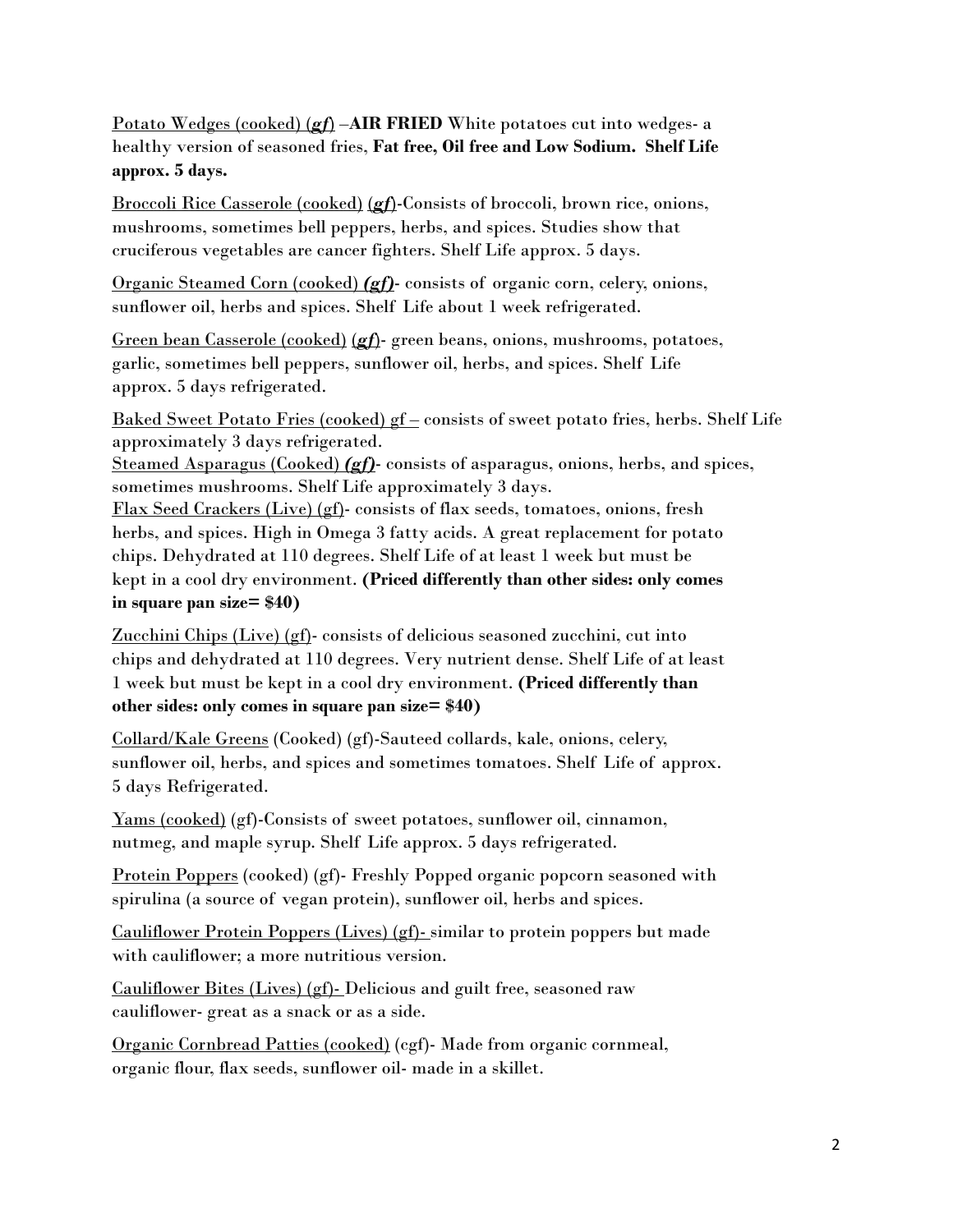Sautee Cabbage (cooked) (gf)-Consists of cabbage, onions, garlic, herbs, and spices and sometimes mushrooms.

#### **Condiments**

16oz Vegan Ranch Dressing (made from vegan mayo, vinegar, almond milk, dill, herbs and spices. \$7 (other salad dressings available by request)- shelf life approx. 5 days refrigerated

16oz Cashew Cheese (made from cashews, water, nutritional yeast, herbs and spices) \$10 shelf life approx4 days if refrigerated

16 oz Spaghetti/Pizza Sauce (made from tomatoes, sundried tomatoes, dates, fresh herbs, and spices. \$10 shelf life approx. 3 days if refrigerated

16oz Vegan Mayo (made from sesame seeds and filtered water) \$7 shelf life approx. 5 days if refrigerated

16oz Vegan Whipped Cream (made from cashews, dates, vanilla, almond milk) \$10 shelf life approx. 3 days if refrigerated

16oz Date Syrup (made from dates and water)- a healthy sweetener, a great sugar substitute that can be used in desserts and smoothies. \$10 shelf life approx. 5 days if refrigerated.

## **Beverages**

Homemade sprouted almond milk (comes in plain, chocolate, un chocolate (carob), vanilla, strawberry- half gal; made from sprouted almonds, dates, and water; \$7 Shelf life approx. 3 days refrigerated

*Hibiscus Ginger Tea(gf)*- This tea is high in iron and has been known to help with fibroid tumors, consists of hibiscus flowers and fresh ginger. Served hot or cold. Sweetened with maple syrup/unsweetened upon request. Half gal \$20; Gal \$30. Shelf Life approx. 1 week refrigerated

*Organic Moringa Smoothie (gf)*- Consists of bananas, cocoa (can come with berries instead), moringa, almond milk, and dates. This is moringa from Ghana West Africa and has the following benefits: two times the amount of protein of yogurt, four times the amount of vitamin A as carrots, three times the amount of potassium as bananas, four times the amount of calcium as cows' milk, seven times the amount of vitamin C as oranges, can balance hormones, helps with inflammation, detoxifies the body, helps with brain functioning, regulates blood sugar levels, etc. Half gal \$20; Gal \$30. Shelf Life approx. 2 days refrigerated.

*Un-chocolate Shake*(*gf*)- – Consists of carob (a healthy low fat, caffeine free delicious chocolate substitute), almond milk, banana, vanilla, and date syrup. Half gal \$20; Gal \$30. Shelf Life approx. 2 days refrigerated.

*Apple Strawberry Smoothie*(*gf*)- Consists of apples, strawberries, dates. Fat free, low calorie. Simple and refreshing! Half gal \$20; Gal \$30. Shelf Life approx. 2 days refrigerated.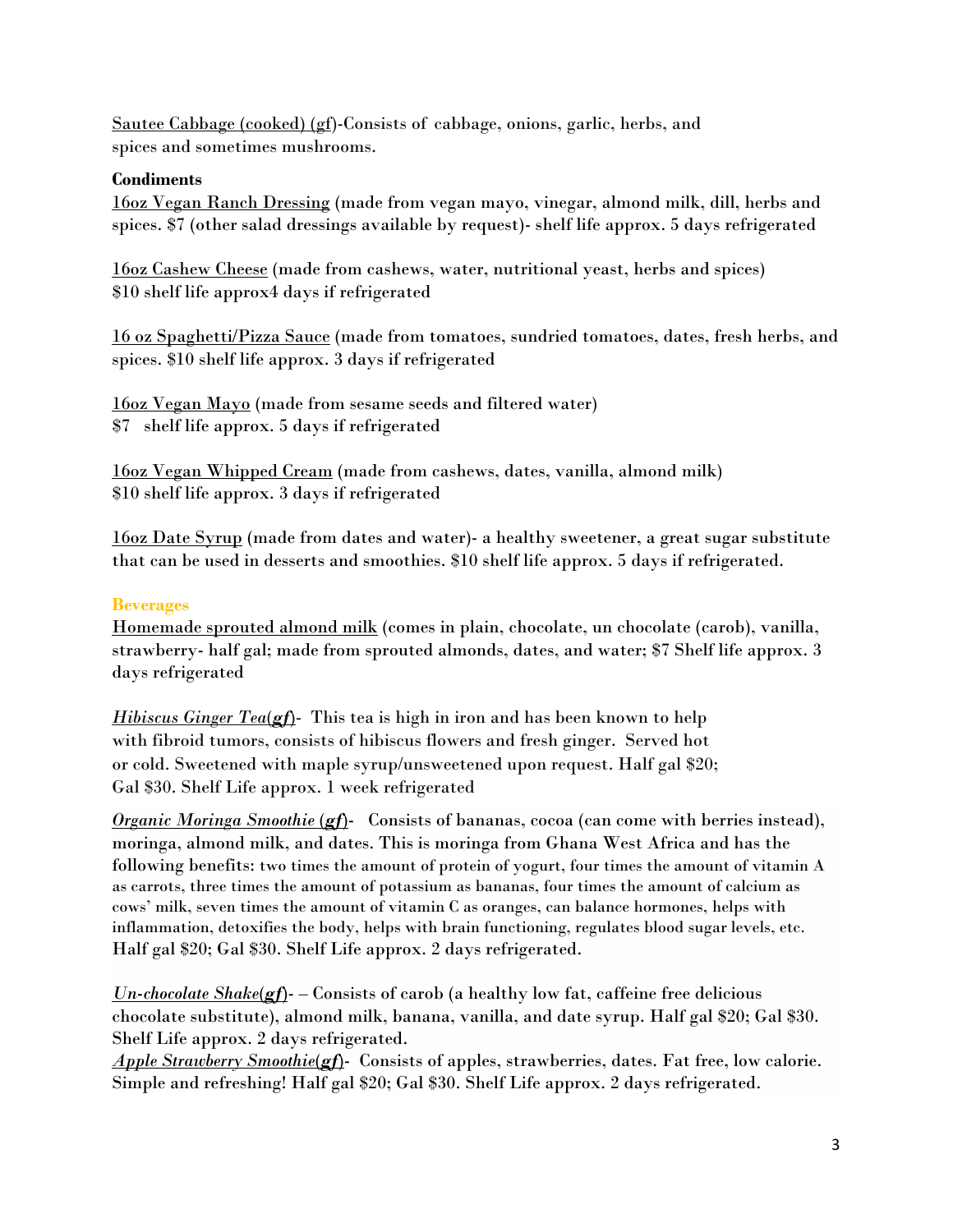*Organic Irish Moss Shake(gf)*- Consists of Irish Moss (google the benefits; highly nutritious, great for skin, and weight loss). Made from Irish moss, vanilla, banana, cinnamon, nutmeg, and dates. Half gal \$20; Gal \$30. Shelf Life approx. 2 days refrigerated. *Probiotic Fruit Soda*(*gf*)– Formerly known as the 'stomach flattening soda'. We culture this non-dairy kefir ourselves with 100% fruit juices. Kefir boosts the immune system, aids in digestion, prevents colds, etc. Also, kefir is high in probiotics, enzymes and B-complex, Made from nondairy kefir and 100% fruit juice. **Comes in the following flavors: berry, grape, pineapple, cherry.** Google the benefits of kefir! Half gal \$20; Gal \$30. Shelf Life approx. 2 weeks refrigerated.

*<u>Yerba Mate Chai (gf</u>*)– Consists of almond milk, yerba mate, cinnamon, cardamom, clove, ginger, maple syrup, and vanilla. Comes heated. Yerba Mate is a great immune system booster and metabolism builder and is also excellent for brain functioning. Shelf Life approx. 2 weeks refrigerated. Half gal \$20. Gal \$30.

*Organic Dragon fruit Smoothie (gf*)- Consists of dragon fruit (tastes similar to a kiwi; boosts immune system, can help with eyesight), banana, almond milk, and dates. Half gal \$20; Gal \$30. Shelf Life approx. 2 days refrigerated.

Mango Green Smoothie (gf)- Consists of mangos, spring mix, and bananashigh in vitamin C, antioxidants, and minerals. Half gal \$20; Gal \$30. Shelf Life approx. 2 days refrigerated.

Vanilla Protein Shake (gf)-almond milk, vanilla, bananas, vegan protein powder, and dates. Can also come as un chocolate, chocolate, pineapple, mango, or berry protein shake. Half gal \$20; Gal \$30. Shelf Life approx. 2 days refrigerated.

Organic Banana Berry Smoothie (gf)- Consists of blueberries, raspberries, strawberries, blackberries, bananas, and dates. Half gal \$20; Gal \$30. Shelf Life approx. 2 days refrigerated.

Organic Orange Banana Smoothie (gf)- Orange juice and bananas- simple yet delicious! Half gal \$20; Gal \$30. Shelf Life approx. 2 days refrigerated.

Blueberry Meal Replacement Smoothie (gf) - This smoothie replaces a meal/ great for energy and weight loss; consists of blueberries (can come as chocolate or strawberry or vanilla), bananas, almond milk, flax seeds, pea protein, coconut, chia seeds, rice protein, kelp, stevia, probiotics, sprouts, and amla. (320 calories, 5 g fat, 20 g protein,  $50\%$  vit  $D/A/C/K/F$ olate,  $40\%$  iron,  $200\%$ vit B12, over 100% B-complex. Half gal \$30; Gal \$40. Shelf Life approx. 2 days refrigerated.

Organic Detox Tea  $(gf)$ - Consists of 10 different detoxifying herbs including dandelion, almond milk, and maple syrup. UNSWEETENED BY REQUEST.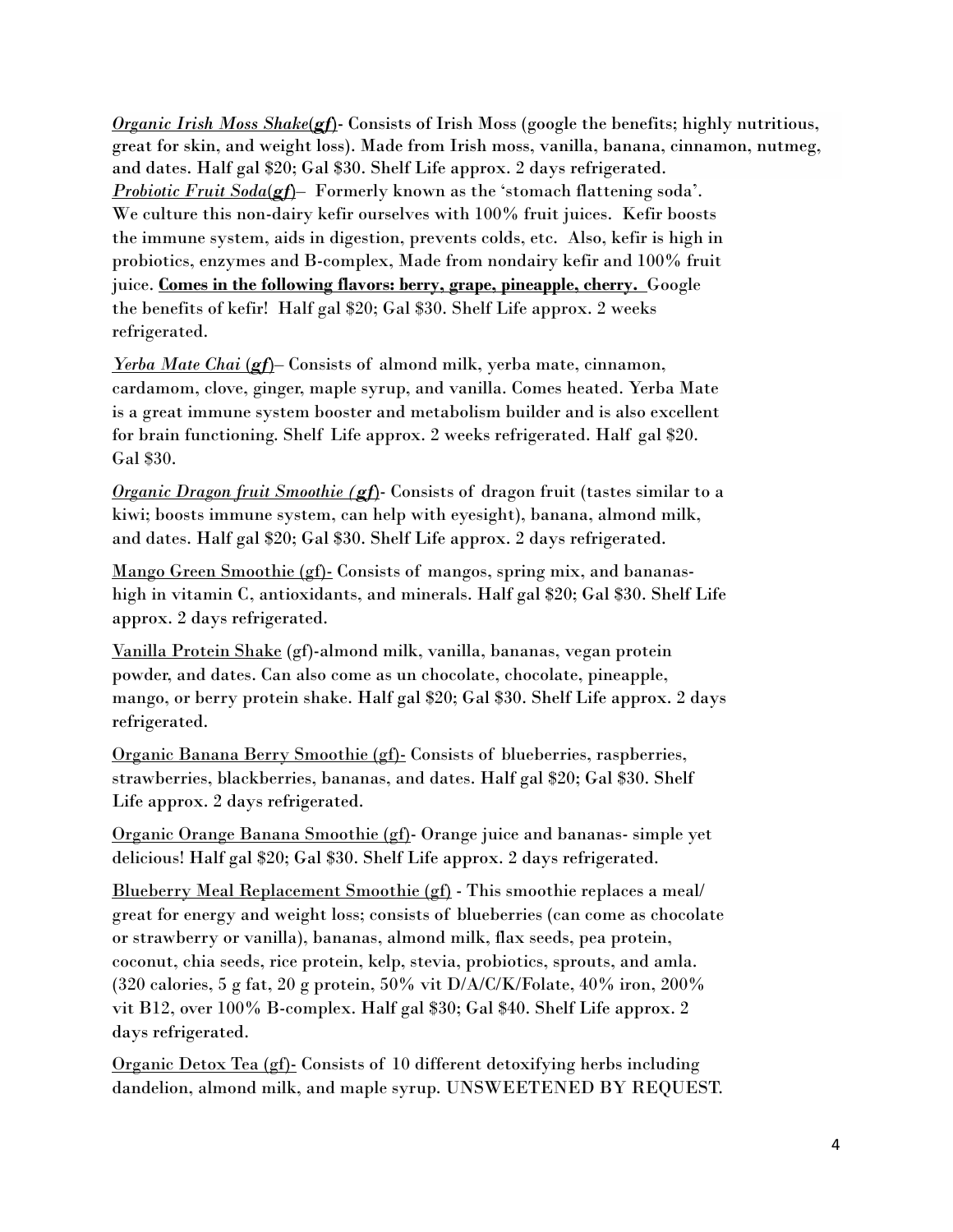Can be served hot or cold. Half gal \$20; Gal \$30. Shelf Life approx. 5 days refrigerated.

#### **Entrees**

\*\***If purchased in bulk: square pan=\$40 (about 4 servings), rectangular pan (about 8 to 10 servings) = \$79**

Live Falafel (live) (cgf)-Consists of sunflower seeds, tahina, cashews, herbs, and spices. 3 falafel balls come on a lettuce leaf, topped with tomatoes, onions, cucumber, olives, tahina sauce. Comes with pita bread by request. Shelf Life approx. 1 week in refrigerator; can be frozen for longer shelf life.

Blackeye Peas (cooked) (gf)- Consists blackeye peas, mushrooms, celery, herbs and spices and sometimes mushrooms. Shelf life of approx. 4 days refrigerated.

Organic Taco Salad (cooked) (cgf)-Consists of sunflower taco 'meat', avocado, tomatoes, onions, bell peppers, carrots, cashew cheese, spring mix, herbs, and spices and tortilla chips. Shelf life of 2 days refrigerated.

Live pizza (**Live/slightly warmed**) *(gf)*– Consists of cashew crust, cashew cheese, tomato sauce, Italian herbs, and seasonal veggies. (priced differently than other entrees; comes as a whole square or whole circle pizza for \$40). Shelf Life of approx. 3 days refrigerated.

*Can also come as a baked pizza on* **a wheat crust** (Shelf Life approx. 1 week refrigerated; can freeze for longer shelf life) (Whole pizza \$30)

*Can also come as pita pizza* (an individual pizza on pita bread) (Shelf Life approx. 1 week refrigerated; can freeze for longer shelf life)

Organic High Protein Burger (**cooked**) (*cgf)*- consists of beans (your choice of black beans, lentils, black eye peas or quinoa), flaxseeds, oats, bell peppers, onions, celery, herbs and spices. Comes on a wheat bun or lettuce leaf with tomatoes, onions, lettuce, and organic pickles. **Ezekiel bread \$1.50 extra**

**Shelf life approx. 5 days in refrigerator. Can be frozen to extend shelf life.**

Cashew Burger (**Live/NOT HEATED**) (*cgf*)- Burger patty made from cashews, sunflower seeds, herbs and spices. Comes on a wheat bun or lettuce leaf with tomatoes, onions, lettuce, and organic pickles. A top seller**! Ezekiel bread or \$1.50 extra. BBQ sauce for .50! Can also be used to make meat balls. Shelf life approx. 5 days in refrigerator. Can be frozen to extend shelf life.** 

Organic Spaghetti (cooked)-Organic wheat noodles (ALSO CAN COME AS CHIKPEA or Quinoa NOODLES) (CAN ALSO BE MADE WITH RAW ZUCHINNI NOODLES) topped with our signature tomato sauce, sunflower oil, celery, onions, mushrooms, herbs and spices. **Vegan Meatballs for \$1 extra. Shelf Life approx. 4 days refrigerated.**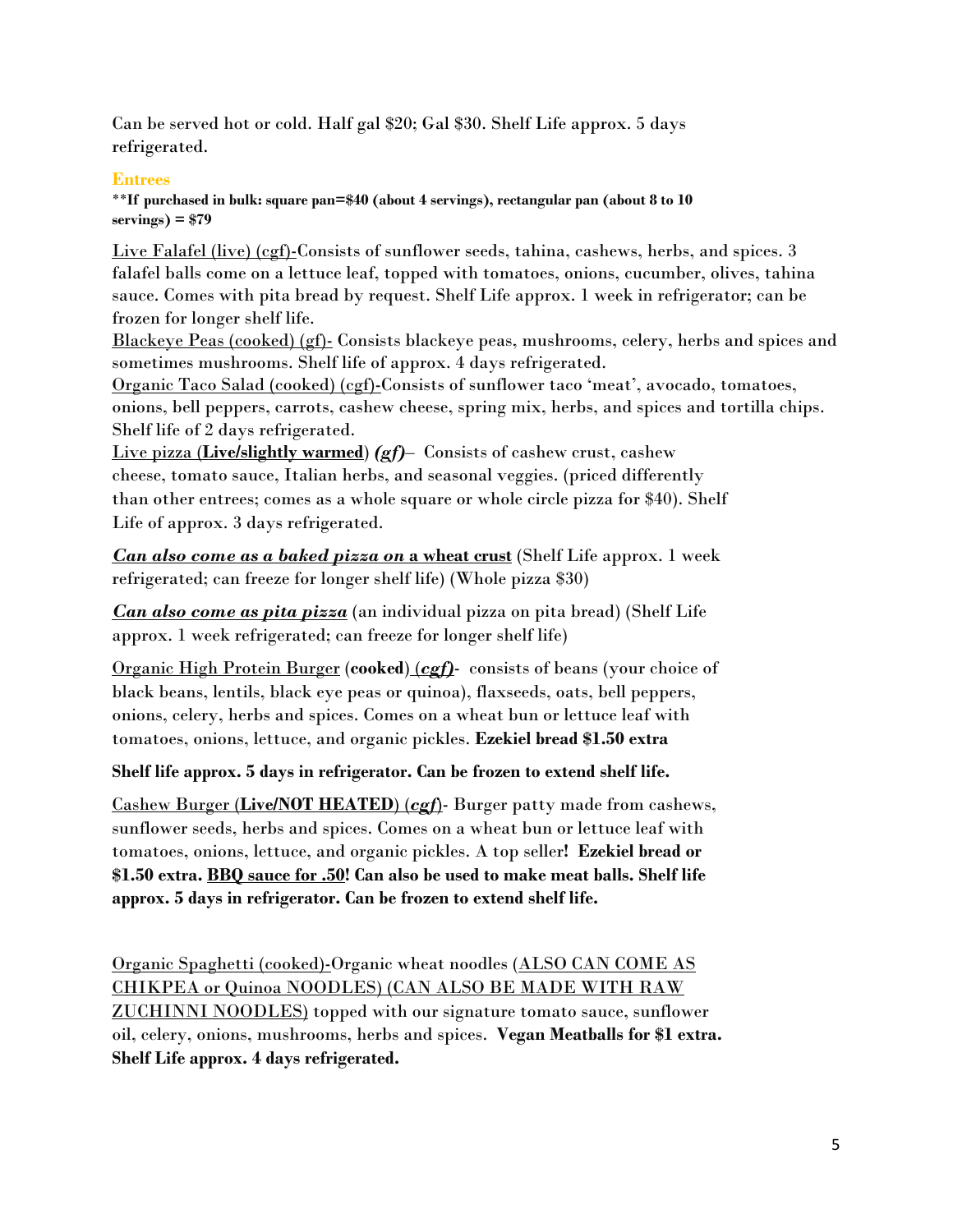Organic Meal Replacement Salad *(live)* (*gf*)- This salad is a complete meal, consisting of a wide range of vitamins and minerals. Consists of organic spring mix, tomatoes, onions, sea veggies, cucumber or zucchini or yellow squash, carrots, celery, bell peppers, avocados, cashew burger crumbles and kelp noodles, and our vegan ranch dressing. Comes with portabella mushrooms and beans by request. Shelf Life 2 days refrigerated.

Live BBQ (live) (gf)-BBQ mix made from cashews, onions, celery, herbs, and spices, and our signature BBQ sauce- comes as a sandwich on a wheat bun or on a lettuce leaf or wheat wrap bread. Shelf Life approx. 4 days refrigerated. Can be frozen to extend shelf life.

Jackfruit Taco (cooked) (gf) Sauteed jackfruit with onions, bell peppers herbs, and spices, comes on a soft taco shell, spring mix, tomatoes, cashew cheese, onions. Shelf Life approx. 5 days refrigerated. Can be frozen to extend shelf life.

Blue Chickpea Taco (cooked) (gf) - Consists of our chickpea taco made from tomatoes, onions, celery, bell peppers, sunflower oil, herbs, and spices. Comes on an organic blue taco shell with spring mix tomatoes, onions, and sunflower seed cheese. Shelf Life approx. 5 days refrigerated.

Black bean Steak Wrap (cgf) (Cooked)- Consists of our black bean steaks which are made from black beans, oats, sunflower seeds, bell peppers, onions, celery, herbs and spices. Comes on a wheat wrap or lettuce leaf or wheat bun with spring mix, tomatoes, onions, and vegan steak sauce. Shelf Life approx. 5 days refrigerated. Can be frozen to extend shelf life. Veggie Delight Sandwich *(live)* **(cgf)** Comes on a bun or lettuce leaf or wheat wrap or pita bread, topped with avocado, vegan mayo, mustard, onions, celery, sea veggies, tomatoes, zucchini, carrots, bell peppers, herbs, and spices. Shelf Life approx. 2 days refrigerated.

*VeganMacaroni (cooked) –* Wheat macaroni noodles **(can also come as chickpea macaroni noodles)** topped with our signature cashew cheese. Shelf Life approx. 5 days refrigerated.

*Sauteed Eggplant over Brown Rice (cooked)(cgf)***–** Consists of eggplant, brown rice, onions, herbs and spices. Simple, delicious, low fat, low calorie! Shelf Life approx. 3 days refrigerated.

Live Mock Chik Wrap *(Live)*– Our signature mock chick salad (made from cashews, mayo, onions, celery, pickles, herbs, and spices) served on lettuce leaf or wheat wrap or wheat bun, rice paper wrap, or pita bread topped with spring mix, tomatoes, mayo, onions. Shelf Life approx. 3 days. Freezing can extend shelf life.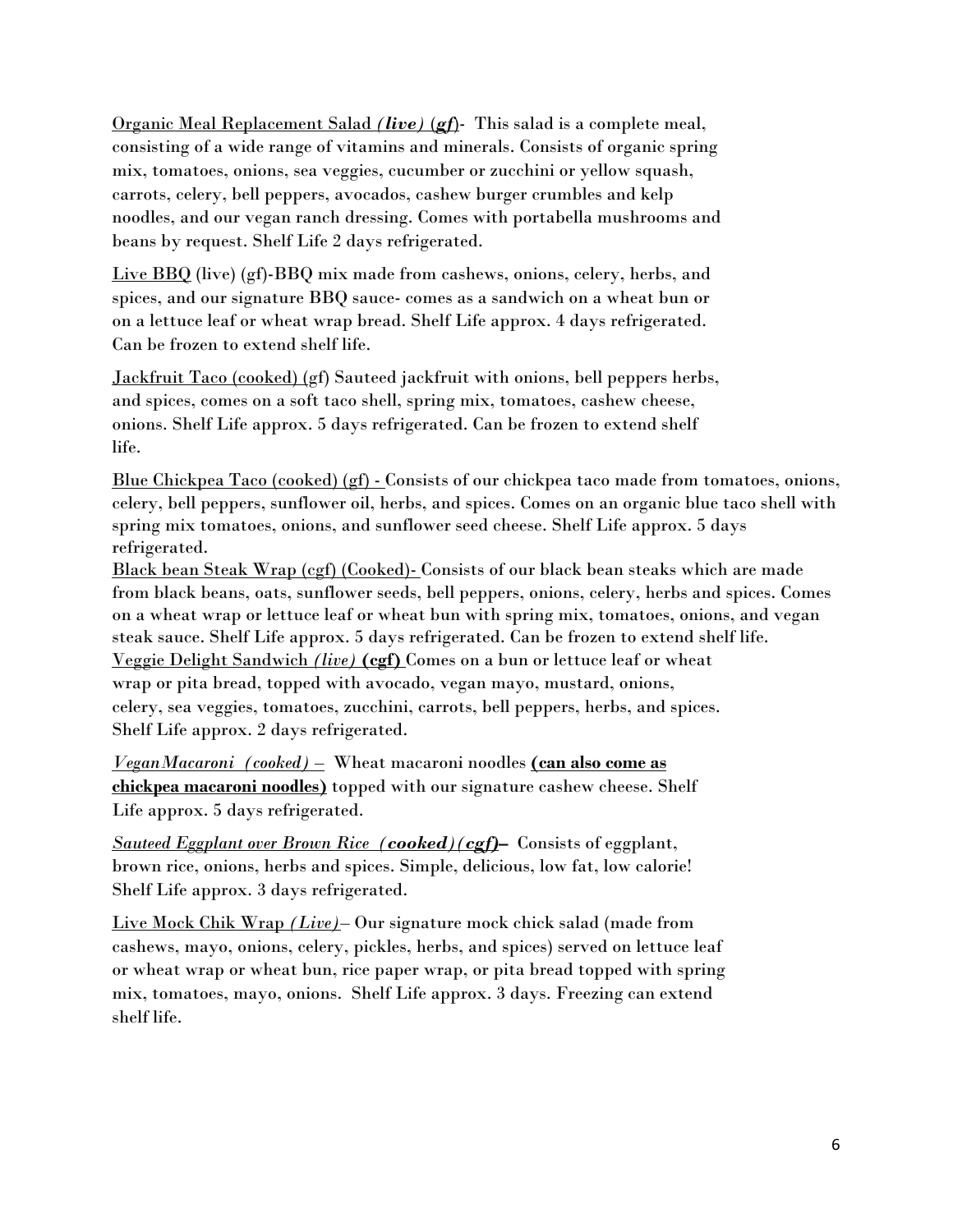*Live Organic Rice Paper Wraps (Live)(gf)–* Consists of avocados, bell peppers, onions, spring mix, tomatoes, zucchini, mustard, vegan mayo, herbs, and spices wrapped in rice paper (made from brown rice and water)- a fun way to consume raw nutrient dense vegetables! Shelf Life approx. 2 days.

*Live Zucchini Lasagna (Live) (gf)***–** Consists of raw zucchini lasagna noodles, tomato sauce, cashew cheese, Italian seasonings, seasonal vegetables, herbs, and spices. Can come dehydrated or at room temperature. Cannot be heated in an oven. Shelf Life approx. 3 days. **CAN ALSO COME AS WHEAT NOODLES FOR A COOKED VERSION OF LASAGNA**.

*BBQ Pulled Un-pork (cooked) (cgf)* **–**Made from sautéed jackfruit, sunflower oil, onions, bell peppers, celery, and our signature BBQ sauce. Comes on a wheat bun or lettuce leaf. **Can come on wheat bun, lettuce leaf, pita, or Ezekiel bread.**

Shelf Life approx. 4 days refrigerated. Freezing can extend shelf life.

Vegan Meat Loaf (**live**) (gf)- Consists of mushrooms, almonds, sunflower seeds, walnuts, celery, tomatoes, bell peppers, onions fresh herbs and spices. Dehydrated at 105 degrees. (Priced differently from other entrees. Only comes in a square pan for \$50). Shelf Life approx. 4 days refrigerated. Freezing can extend shelf life.

Vegan Potpie (cooked)- Potatoes, carrots, green peas, onions, portabella, vegetable broth, herbs and spices, comes in a wheat pie crust. (priced differently than other entrees; 1 pie for \$20) Shelf life approx. 4 days refrigerated.

Carrot Tuna (Live) (gf)- Consists of carrots, sea vegetables, vegan mayo, mustard, organic pickles, onions, celery, herbs, and spices. Can come as a wrap, pita, or on a wheat bun. Shelf Life approx. 3 days refrigerated.

Stir Fry Vegetable Rice (cooked) (gf)- Seasonal vegetables, mushrooms, onions, celery, sunflower oil, garlic, brown rice, herbs, and spices. Can come with quinoa instead of brown rice. Shelf Life approx. 5 days refrigerated.

Pizza Hummus Wrap (cooked) (cgf)- pizza hummus made from great northern beans or chikpeas, tomatoes, Italian herbs and spices, comes on a wheat tortilla with spring mix, tomatoes, onions, mushrooms, and bell peppers. Can also come on a wheat bun or in a pita. Shelf Life approx. 5 days refrigerated.

Cauliflower Not Wings (live) (gf)- (Not served piping hot!)-Cauliflower, our signature BBQ sauce, almonds, herbs and spices, dehydrated at 115 degrees. Shelf Life approx. 5 days refrigerated.

Portabella Steak Wrap (cooked)(cgf)-Sauteed Portabella on lettuce leaf or wheat wrap with mayo, spring mix, tomatoes, onions, and celery. Shelf Life approx. 4 days refrigerated.

Red Beans and Rice (cooked)(gf)-Red beans, mushrooms, brown rice, onions, celery, sunflower oil, and herbs and spices. Shelf Life approx. 5 days.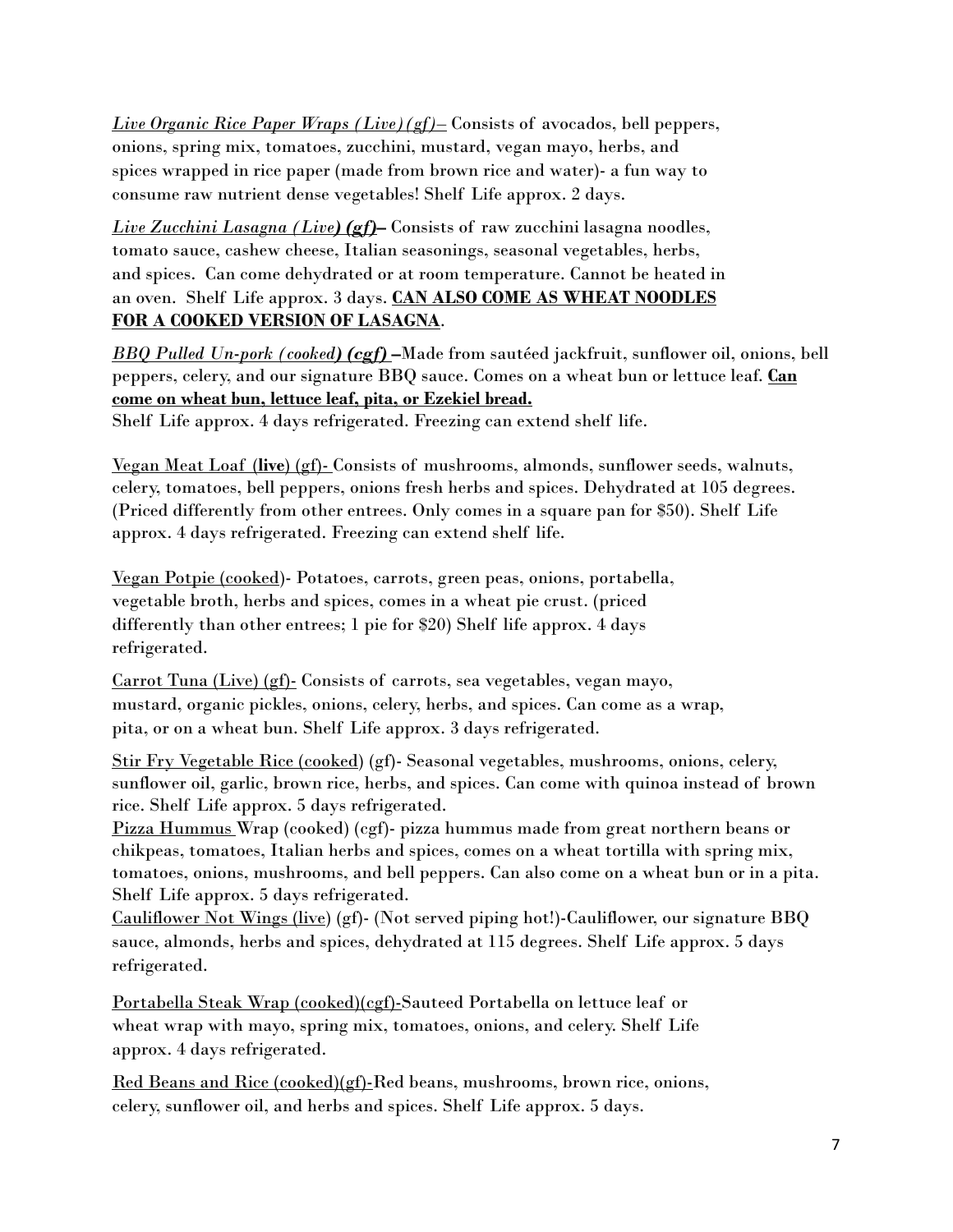Purple Cabbage Burrito (live) (gf)-Sunflower burrito mix, carrots, onions, tomatoes, avocado, cashew cheese, and spring mix. Comes on a raw purple cabbage leaf. Can also come on a wheat tortilla wrap. Shelf Life approx. 5 days. Freezing can extend shelf life.

Veggie Fish (Cooked ) (gf)– Consists of sliced eggplant (A FAT BURNING FOOD), seasoned with herbs and spices and nori. Shelf Life approx. 4 days refrigerated.

Eggplant Parmesan (Cooked) (gf)- Sliced eggplant (A FAT BURNING FOOD ) layered with our signature tomato sauce/cashew cheese, also consists of mushrooms, onions, bell peppers, celery, and seasonal vegetables. Like lasagna but made from eggplant. Shelf Life approx. 4 days refrigerated.

Chickpea Tuna- made from nori, chickpeas, vegan mayo, celery, onions, organic pickles, herbs, and spices. Comes on a lettuce leaf, wheat bun, pita, or wheat wrap. Shelf Life approx. 4 days refrigerated.

Organic Quinoa Wrap (cooked)(cgf)– Consists of sautéed quinoa, tomatoes, onions, vegan mayo and avocados; comes on a wheat wrap or lettuce leaf. Shelf Life approx. 4 days refrigerated.

Hashbrown (cooked) (gf)- Shredded potatoes, sautéed in sunflower oil with onions, bell peppers, celery, herbs and spices. Shelf Life approx. 4 days refrigerated.

Chickpea Omlett (cooked)(gf)- made from chickpeas, bell peppers, onions, celery, tomatoes, mushrooms, herbs and spices. A high protein, low fat vegan omlett.Shelf Life approx. 3 days refrigerated.

Oat waffles (cooked) (gf)-oat based waffle mix with flax seeds, almond milk and date syrup. A healthy guilt free waffle. Shelf Life approx. 3 days refrigerated.

Banana Crepes (Live) (gf)- crepe made from bananas, flax seeds, vanilla, dehydrated at 118 degrees. Crepe topped with seasonal fruits and cashew whipped cream.

## **Desserts**

Live cookies and cream cheesecake **(live/gf)**- Made from cashews, almond milk, and organic vegan cream filled cookies (whole pie \$30); Can also come as a pumpkin cheesecake during certain times of the year. Can also come as a berry cheesecake. Shelf Live approx. 3 days refrigerated. Freezing can extend shelf life

Low Fat Chocolate Chip Cookie (cooked) (gf)- almonds, chickpea flour, dates, vanilla, and vegan chocolate chips. Dozen \$25. Shelf Life approx. 1 week. Can be frozen to extend shelf life.